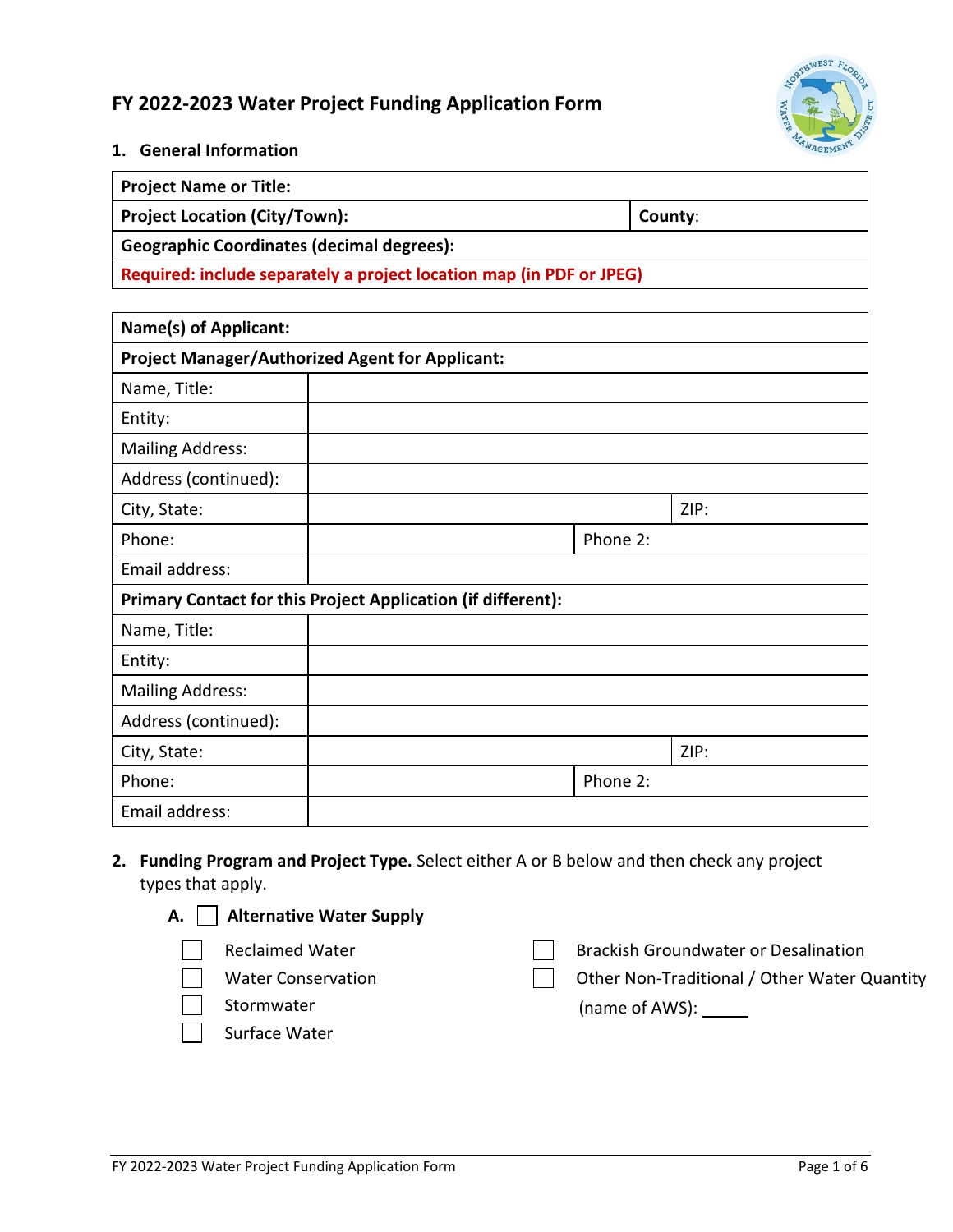# **B. Springs Restoration**

| Wastewater Collection and Treatment | <b>Agricultural Best Management Practices</b> |
|-------------------------------------|-----------------------------------------------|
| <b>Water Conservation</b>           | Land Acquisition                              |
| Stormwater                          | Reuse                                         |
| <b>Hydrologic Restoration</b>       | Other Water Quality/Quantity                  |

### **3. Project Description**

In 150 words or less provide a concise but complete description of the proposed project. **What does the project do and why is it needed?** Be specific with size or scope of the project, purpose, activities, tasks, and quantity of work or items to complete (i.e., number of connections served, linear feet of pipe, etc.).

### **4. Project Outcomes and Benefits**

In 150 words or less provide a narrative of the anticipated outcomes, results, and benefits of the proposed project. Name of the spring, aquifer or waterbody that will receive the most direct benefit from the proposed project as well as any secondary or ancillary water resources to be benefitted. Note whether the project addresses any water quality impairments, management plan strategies (such as Basin Management Action Plans, Regional Water Supply Plan, etc.), or benefits other priority water resources. Benefits may also include local community or economic development, additional environmental or natural system protection, and if the project provides additional or complementary benefits to other efforts.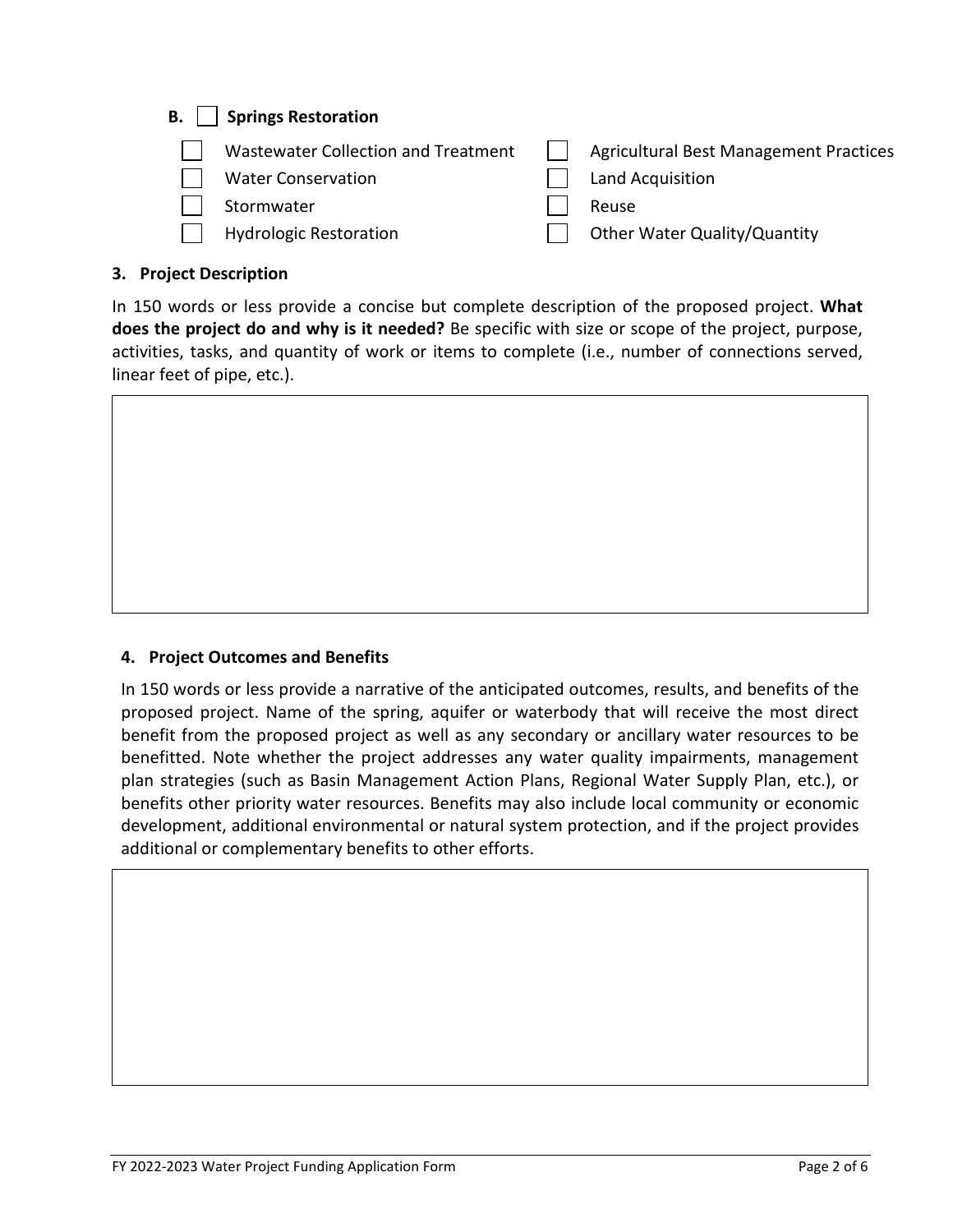# **A. Water Quantity Benefits (check box and fill in below as applicable)**

| Reuse Flow (MGD):                                                                                                                                                 |  | Where applicable, quantity of potable offset<br>reuse (MGD): |                                                        |  |
|-------------------------------------------------------------------------------------------------------------------------------------------------------------------|--|--------------------------------------------------------------|--------------------------------------------------------|--|
| Other AWS/Non-Reuse<br>Flow (MGD):                                                                                                                                |  |                                                              | Storage or Distribution/Transmission<br>Capacity (MG): |  |
| Water Conservation Savings. Include<br>the estimated quantity (MGD) and<br>how it was calculated:                                                                 |  |                                                              |                                                        |  |
| В.<br>Water Quality (check box and fill in below as applicable). Refer to DEP's<br>springs guidance appendices for assistance on how to measure project benefits. |  |                                                              |                                                        |  |
| Nitrogen Reduced (lbs./yr.):                                                                                                                                      |  |                                                              | Sediment Reduced (lbs./yr.):                           |  |

**C. Measures of Success.** Briefly describe how the project's effectiveness will be measured and indicate specific metrics. Examples include pre- and post- water quantity or quality audits,

number of added customers, monitoring programs, etc.

### **5. Project Status and Schedule**

Any other expected water

quality benefits:

|    | A. Select the current status of the project (check<br>one).                                                                                                                      | Conceptual planning<br>Design stage; % complete:<br>Shovel-ready |
|----|----------------------------------------------------------------------------------------------------------------------------------------------------------------------------------|------------------------------------------------------------------|
| В. | Briefly describe the project schedule and<br>planned next steps. Note that all projects<br>should plan to begin in the Fall of 2022 and be<br>complete within 24-36 months.      |                                                                  |
|    | C. Describe the applicant's readiness to proceed<br>and commitment to complete project within<br>the proposed timeframe.                                                         |                                                                  |
|    | D. Briefly describe any known or anticipated<br>challenges (e.g., permitting, site access, labor<br>or funding constraints, easements, etc.), and<br>how they will be addressed. |                                                                  |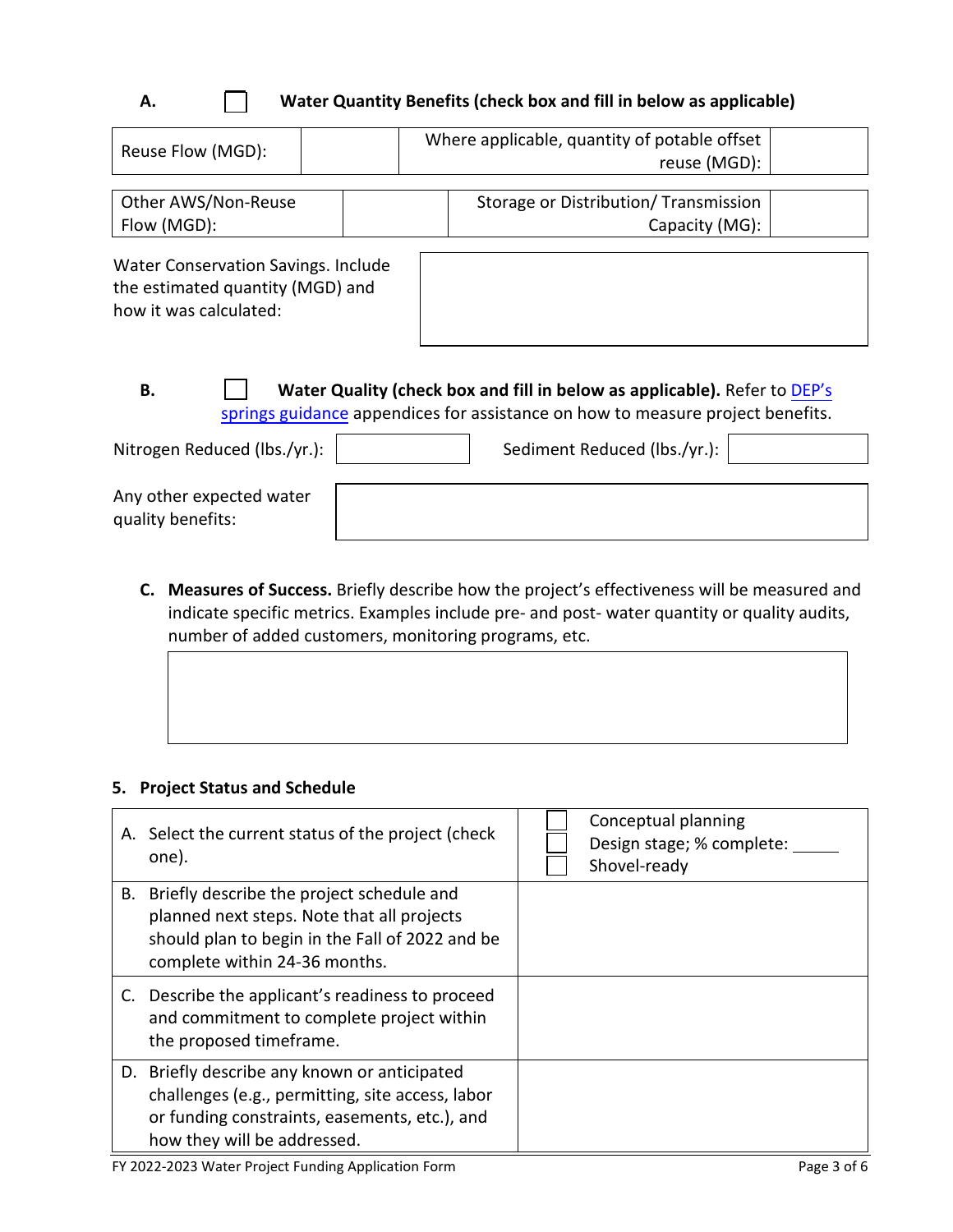## **6. Project Funding**

Complete the following: (A) project budget table, (B) financial need and local commitments, and (C) any additional funding sources. Where available, submit project and construction cost estimates with this application.

### **A. Project Budget Table**

| <b>Budget by Task</b>     | <b>Requested Grant</b><br>Amount | <b>Match Funding</b><br>Amount <sup>(i)</sup> | <b>Match Funding</b><br><b>Source</b> |
|---------------------------|----------------------------------|-----------------------------------------------|---------------------------------------|
| 1)                        |                                  |                                               |                                       |
| 21                        |                                  |                                               |                                       |
| 3)                        |                                  |                                               |                                       |
| 4)                        |                                  |                                               |                                       |
| 5)                        |                                  |                                               |                                       |
| 6)                        |                                  |                                               |                                       |
| <b>Totals</b>             |                                  |                                               |                                       |
| <b>Total Project Cost</b> |                                  |                                               |                                       |

(i) Except for qualifying communities, a minimum 50% match of the overall cost to complete the project is required. Match funds will transfer to a contract requirement, so only include committed funds.

## **B. Financial Need and Local Commitment**

In 150 words or less, provide a description of local commitments, match, and financial need. Identify project partners or cooperating entities and how they are contributing or how match funds are committed to the project. Describe public support and how this was achieved (noticed meetings, public workshops, etc.). Also describe the capability of local revenue sources for ongoing operation and maintenance over the life of the proposed project.

Indicate if the applicant is economically distressed or financially disadvantaged pursuant to sections 288.0656 or 403.1838(2), Florida Statutes.

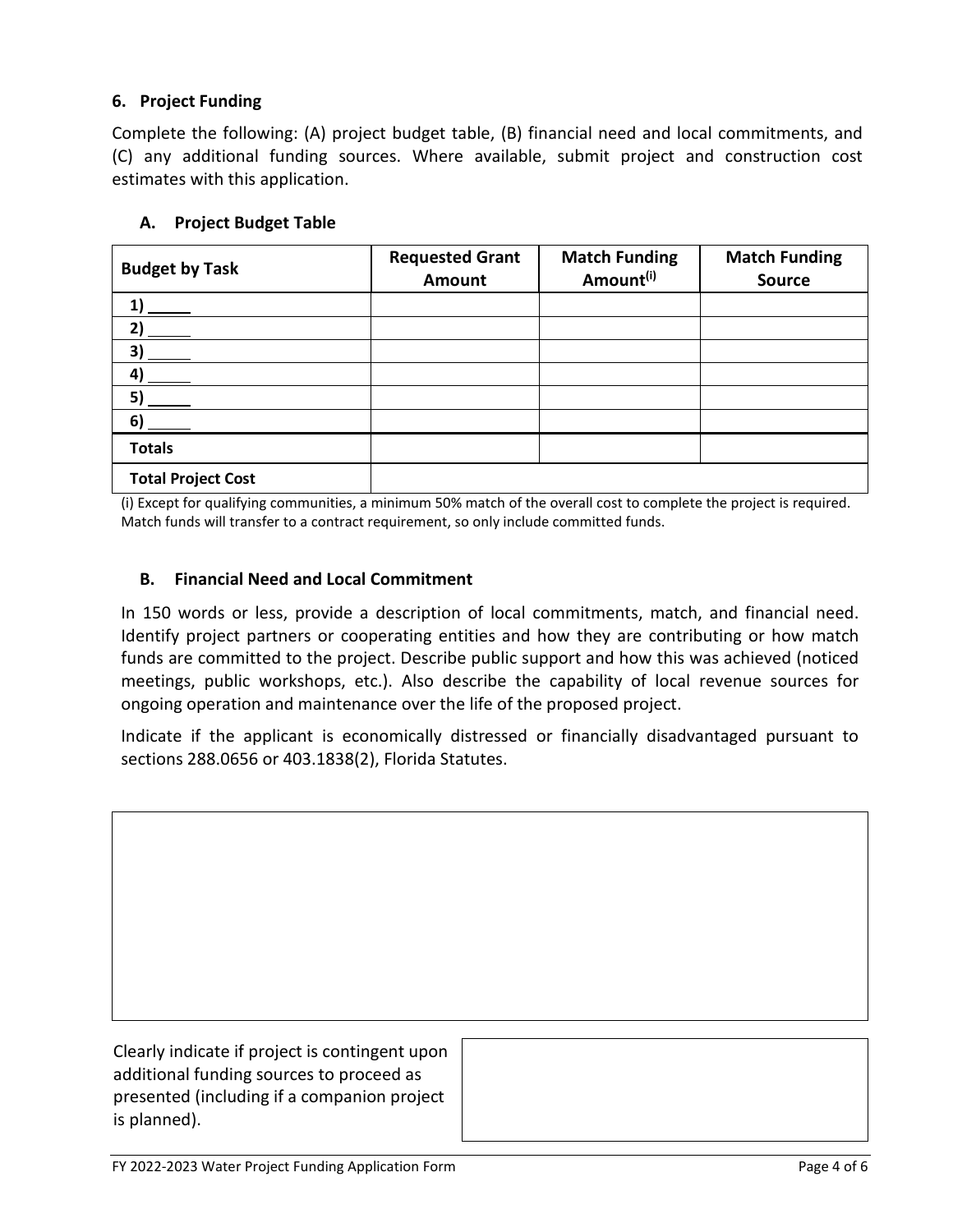### **C. Additional Funding Sources**

Note all that apply including year and/or status (include all years and funding amounts).

| <b>NWFWMD Springs Restoration Funding</b> |                                     |  |
|-------------------------------------------|-------------------------------------|--|
| Eligible?                                 | <b>NA</b><br>Yes<br>No <sub>1</sub> |  |
| Applied?                                  | No <sub>1</sub><br><b>NA</b><br>Yes |  |
| Received?                                 | <b>NA</b><br>No <sub>1</sub><br>Yes |  |
| DEP Revolving Loan or USDA Loan Programs  |                                     |  |
| Eligible?                                 | Yes<br><b>NA</b><br>No <sub>1</sub> |  |
| Applied?                                  | <b>NA</b><br>No <sub>1</sub><br>Yes |  |
| Received?                                 | <b>NA</b><br>Yes<br>No <sub>1</sub> |  |
| Florida Legislature Water Projects        |                                     |  |
| Eligible?                                 | <b>NA</b><br>Yes<br>No <sub>1</sub> |  |
| Applied?                                  | <b>NA</b><br>No<br>Yes              |  |
| Received?                                 | Yes<br>No <sub>1</sub><br><b>NA</b> |  |
| Other (name)                              |                                     |  |
| Eligible?                                 | <b>NA</b><br>Yes<br>No <sub>1</sub> |  |
| Applied?                                  | <b>NA</b><br>No <sub>1</sub><br>Yes |  |
| Received?                                 | <b>NA</b><br>Yes<br>No              |  |

### **7. Multi-Phase Projects**

Only complete this section if submitting a project for consideration as a multi-phase project. If not applicable, leave blank.

### **A. Multi-Phase Project Description and Benefits**

In 150 words or less, provide a description of the overall multi-phase project and schedule, and any additional information regarding future phases. Note at what phase the anticipated outcomes will be realized and describe how the project phasing or other milestones will make progress toward the final outcome.